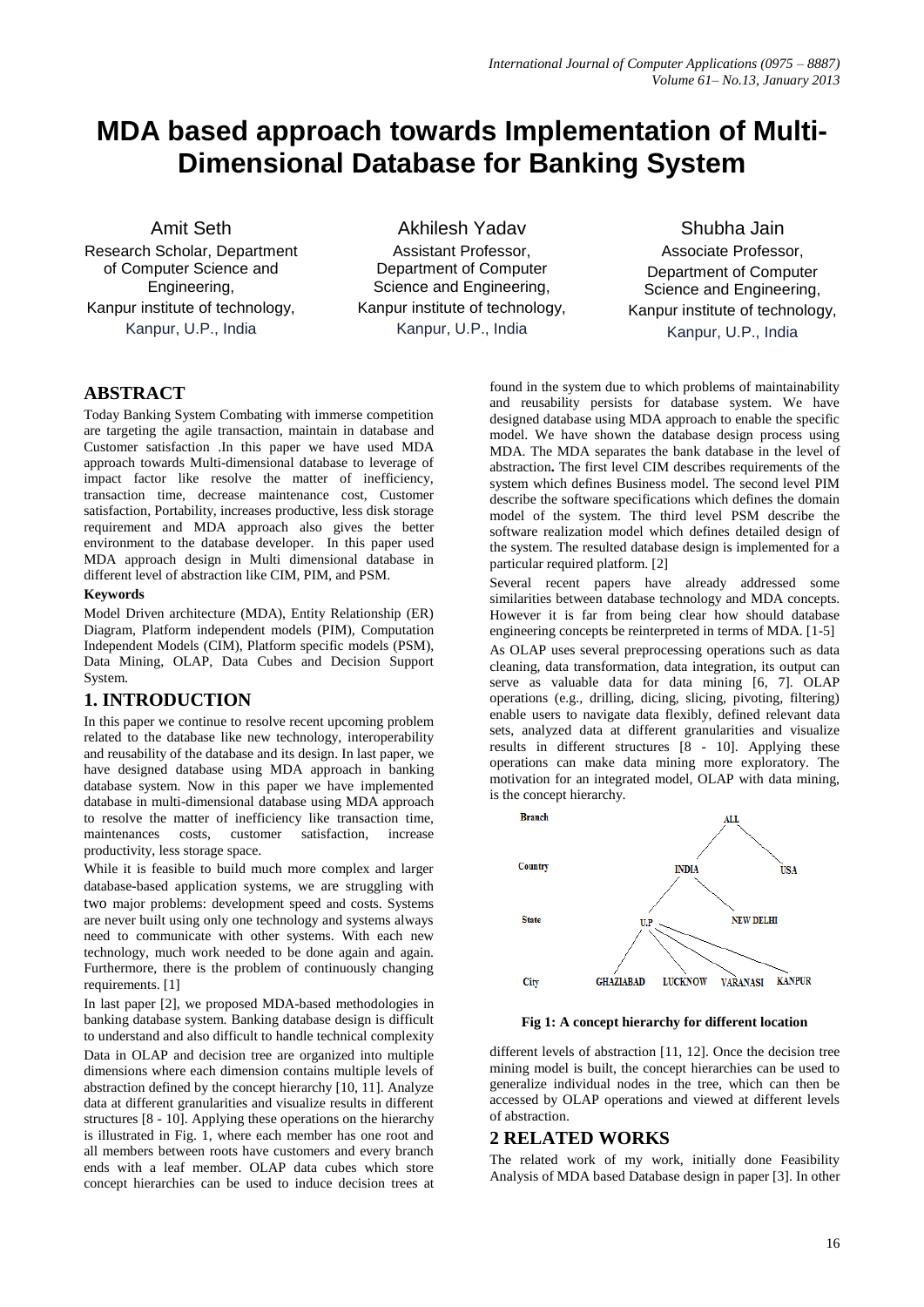paper Applying MDA in Traditional Database-based Application Development and also discussing in this paper problems applying in traditional database based application development [1].In my last paper , we have implemented MDA based approach towards Design of Database for Banking System [2].In this paper, we continue work MDA based approach towards Design of Multi-Dimensional Database for Banking System.

## **3 MODEL DRIVEN ARCITECTURE (MDA)**

We propose here a collective lifecycle for MDA-based software development that can be used as a basis for constructing MDA-based methodologies. The phases and activities of the proposed lifecycle are described here in different levels of abstraction. In my last paper, we had shown the process of specifying a system independently of the software execution platform to that of transforming the system specification into one for a particular software execution platform. [2]



**Fig 2: ER-Diagram Design using CIM**

Banking database design is difficult to understand and also difficult to handle technical complexity found in the system due to which problems of maintainability and reusability persists for database system. We have designed database using MDA approach to enable the specific model. In last paper[2],we have shown the database design process using MDA. The MDA separates the bank database in the level of abstraction**.** The first level CIM describes requirements of the system which defines Business model. The second level PIM

describe the software specifications which defines the domain model of the system. The third level PSM describe the software realization model which defines detailed design of the system. The resulted database design is implemented for a particular required platform. Now we have design an implemented banking system in multi-dimensional database system.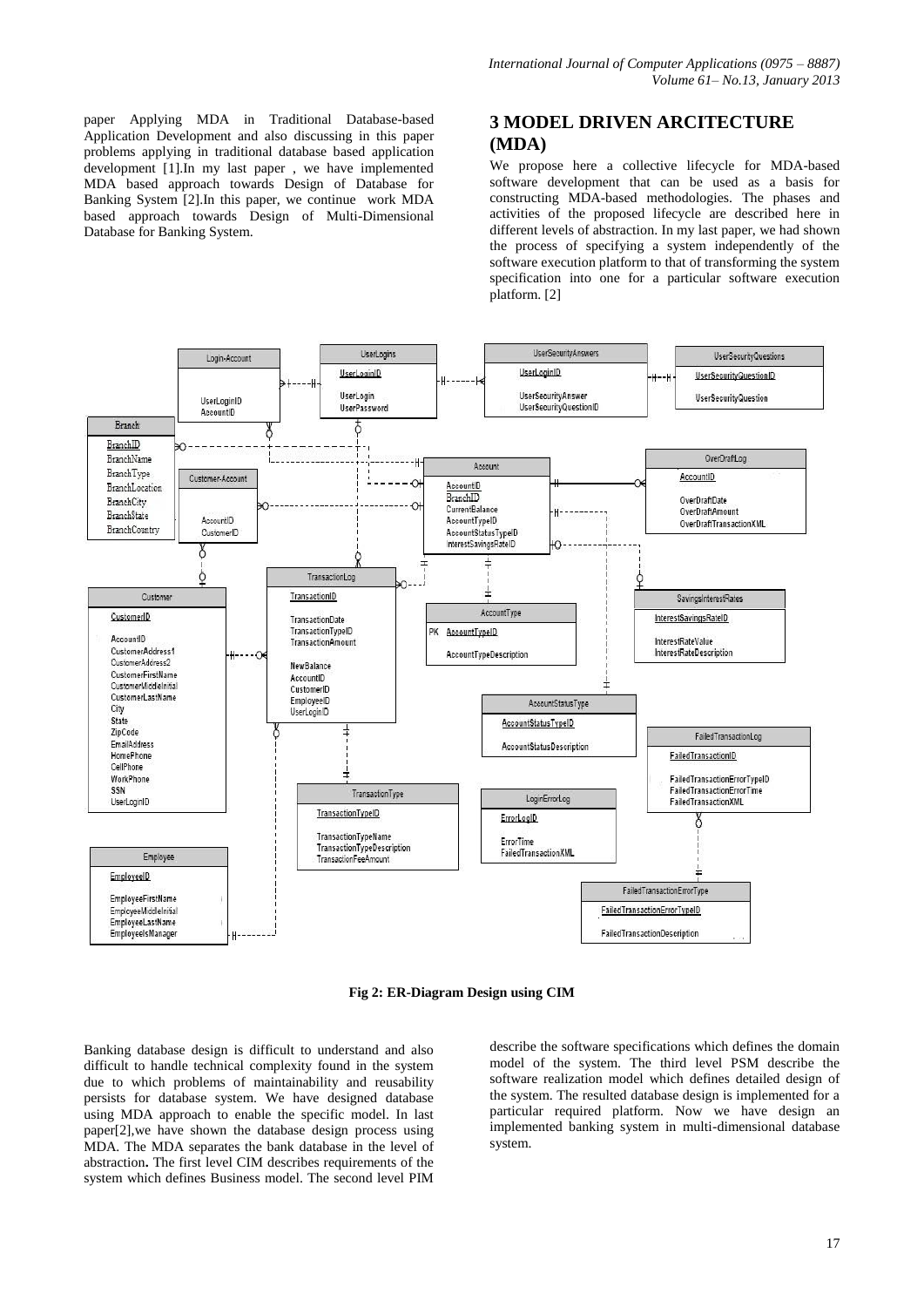#### **3.1 Computation Independent Models** (**CIM**)

 In MDA, system requirements are modeled using a Computation Independent Model (CIM). This model is called business model and it uses a vocabulary that is familiar to the domain experts. A CIM does not show details of the systems structure, but the environment in which the system will operate, being useful to understand the problem [13]. In [14] the authors have defined the scope of the software system through problem domain analysis and also the unambiguous black-box definition of the system, its objectives, and its scope have been produced [14].In fig.2 , CIM used in database to design the fundamental business entity types and the relation between them in database system. We design ERdiagram for different branch in India.

#### **3.2 Platform independent models (PIM)**

In the second level of abstraction authors [15] found the Platform Independent Model (PIM), which is a model with a relatively high abstraction level, which is independent from any implementation technology.

A platform independent analysis model is defined through analyzing the requirements model. System functionalities are described in the analysis PIM while maintaining traceability to the requirements model. Developers may use appropriate model elements stored in a model repository to produce some parts of this PIM. This model is not the final PIM, but forms the foundation for producing the final version. Conventional OO analysis techniques can be used for this activity, which is typically executed in an iterative and incremental fashion [14]. PIM aims to capture implementation-independent information about the system and business process modeled. The PIM gathers all the information of the system needed to describe the system behavior in a platform independent way. In fig.3, we define here for using multi-dimensional database; also design the fact table here. PIM to apply in database to create the multidimensional database. We have selected the required table to make the multidimensional database, also select the schemas for multi-dimensional database like stars, snowflakes and fact constellations. In this paper, we have select star schema of data warehouse for CustomerAccountDetails using dimension table like Account, Branch and Customer.



**Fig 3: Star schema of data warehouse for CustomerAccountDetials using PIM**

Define cube CustomerAccountDetails [AccountID, CustomerID, BranchID]: TotalBalance = Sum (CurrenrBlance) define dimension Account as (AccountID,BranchID,CurrentBalance,AccountTypeID,Acco untSatausTypeID,InterestSavingStatusID) define dimension Branch as (BranchID,BranchName,BranchType,BranchLocation,Branch City,BranchState,BranchCountry) define dimension customer as (CustomerID,

CustomerAddress1, CustomerAddress2, CustomerFirstName, CustomerMiddleName, CustomerLastName, City, State,

Country, ZipCode, EmailAddress, HomePhone, CellPhone,WorKPhone, SSN, UserLoginID)

#### **3.2.1.** *Stars, Snowflakes, and Fact constellations: Schemas for Multidimensional Databases*

The most popular data model for a data warehouse is a multidimensional model. Such a model can exist in from of a star schema, a snowflake, or a fact constellation schema. The types of schema standards are follow are:

**Star schema:** The most common modeling paradigm is the star schema, in which the data warehouse contains (1) a large central table (**fact table**) containing the bulk of the data, with no redundancy, and (2) a set of smaller attendant tables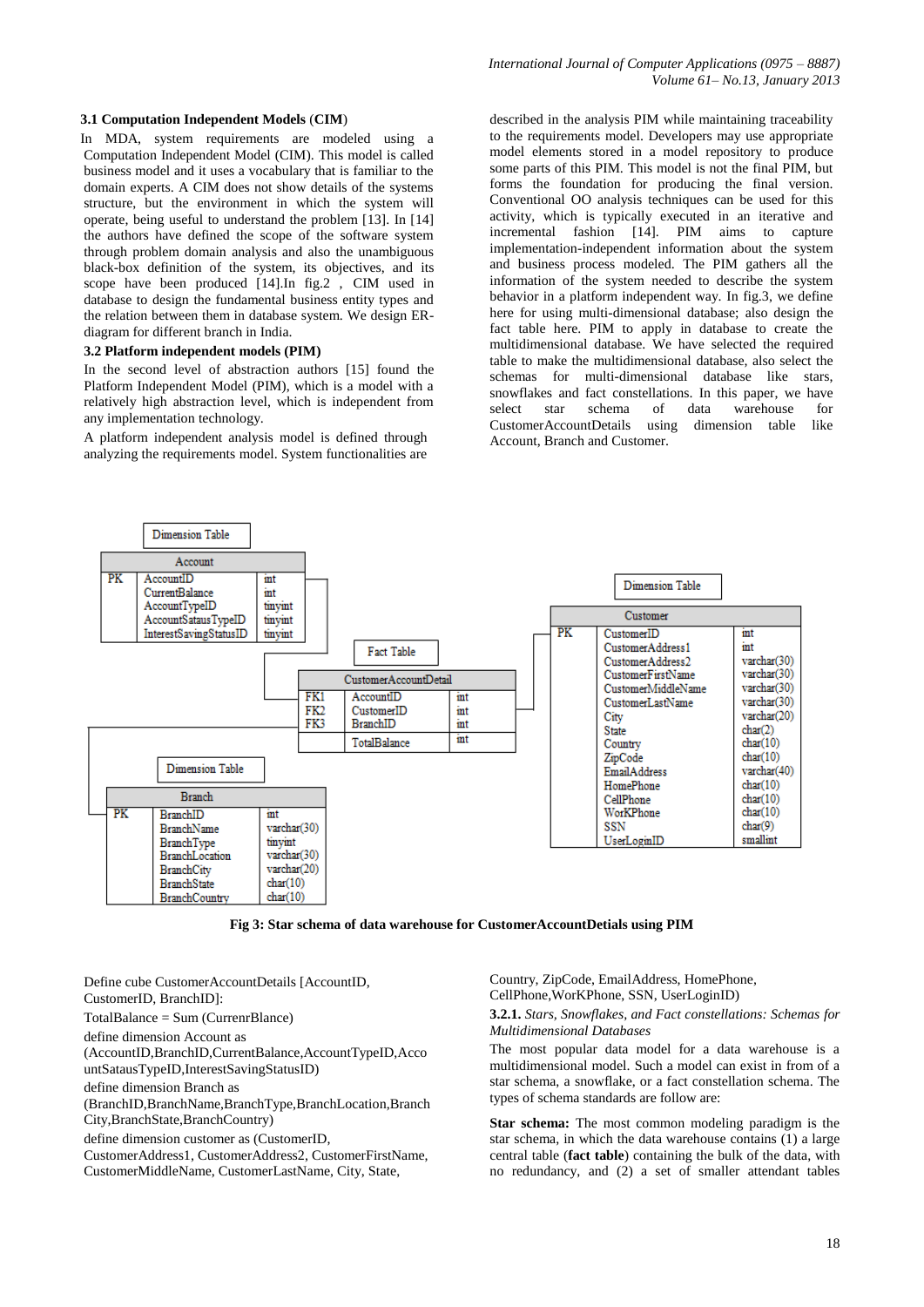(**dimension tables**), one for each dimension. The schema graph resembles a starburst, with the dimension tables displayed in a radial pattern around the central fact table. [15]

**Snowflake schema:** The snowflake schema is a variant of the star schema model, where some dimensional tables are normalized, thereby further splitting the data into additional Tables. The resulting schema graph forms a shape similar to a snowflake. [15]

**Fact constellation:** Sophisticated applications may require multiple fact tables to share dimension tables. This kind of schema can be viewed as a collection of stars, and hence is called a **galaxy schema** or a **fact constellation**. [15]

| $0.110$ with $\sim$ $1.01$ |                   |        |     |     |                                                                                                                                                                            |                   |                 |        |     |     |                                                                                 |  |
|----------------------------|-------------------|--------|-----|-----|----------------------------------------------------------------------------------------------------------------------------------------------------------------------------|-------------------|-----------------|--------|-----|-----|---------------------------------------------------------------------------------|--|
| Branch="Ghaziabad"         |                   |        |     |     |                                                                                                                                                                            | Branch="Lucknow"  |                 |        |     |     |                                                                                 |  |
|                            | Account           |        |     |     |                                                                                                                                                                            | Account           |                 |        |     |     |                                                                                 |  |
| CustomerID                 |                   |        |     |     | AccountID CurrentBalance AccountTypeID AccountStatusTypeID InterestSavingRateID                                                                                            | <b>CustomerID</b> |                 |        |     |     | AccountID CurrentBalance AccountTypeID AccountStatusTypeID InterestSavingRateID |  |
| 3241                       | 533341            | 70,000 | 002 | 403 | 1002                                                                                                                                                                       | 3241              | 636479          | 60,000 | 003 | 303 | 1003                                                                            |  |
| 5235                       | 553351            | 80,000 | 003 | 503 | 1003                                                                                                                                                                       | 5235              | 636898          | 10,000 | 002 | 203 | 1002                                                                            |  |
| 6347                       | 553891            | 90,600 | 004 | 604 | 1004                                                                                                                                                                       | 6347              | 636891          | 80,000 | 004 | 503 | 1004                                                                            |  |
| 5235                       | 553351            | 10,800 | 005 | 504 | 1005                                                                                                                                                                       | 5235              | 636892          | 10,100 | 002 | 504 | 1002                                                                            |  |
|                            |                   |        |     |     |                                                                                                                                                                            |                   |                 |        |     |     |                                                                                 |  |
|                            | Branch="Varanasi" |        |     |     |                                                                                                                                                                            |                   | Branch="Kanpur" |        |     |     |                                                                                 |  |
|                            | Account           |        |     |     |                                                                                                                                                                            | Account           |                 |        |     |     |                                                                                 |  |
|                            |                   |        |     |     |                                                                                                                                                                            |                   |                 |        |     |     |                                                                                 |  |
| <b>CustomerID</b>          |                   |        |     |     | AccountID CurrentBalance AccountTypeID AccountStatusTypeID InterestSavingRateID CustomerID AccountID CurrentBalance AccountTypeID AccountStatusTypeID InterestSavingRateID |                   |                 |        |     |     |                                                                                 |  |
| 3241                       | 936479            | 80,000 | 002 | 503 | 1002                                                                                                                                                                       | 3241              | 434543          | 44,000 | 004 | 604 | 1004                                                                            |  |
| 5235                       | 936851            | 85,800 | 002 | 203 | 1002                                                                                                                                                                       | 5235              | 434643          | 35,000 | 003 | 503 | 1003                                                                            |  |
| 6347                       | 936562            | 80,000 | 004 | 503 | 1004                                                                                                                                                                       | 6347              | 434672          | 38,000 | 005 | 403 | 1005                                                                            |  |
| 5235                       | 9368511           | 60,700 | 005 | 504 | 1005                                                                                                                                                                       | 5235              | 434982          | 32,345 | 002 | 504 | 1002                                                                            |  |
|                            |                   |        |     |     |                                                                                                                                                                            |                   |                 |        |     |     |                                                                                 |  |

**Fig 4: A 3-D bank data of all branch in India, according to the dimensions Customer, Account and Branch**

#### **3.3. Platform specific models (PSM):**

Developing formal and automatic transformations between models (e.g. PIM-PSM) is the main advantage of MDA [16]. In [17] authors have given transformations following the declarative approach of QVT, thus relations between elements of the metamodels are used for constructing the transformation between models (i.e. PIM and PSM).

We have here using platform specific complex quires in database.PSM used in multi-dimensional database to create the complex queries and for result. In this chapter, we have design cube representation of the data, according to the dimensions Customer, Branch, and Account. We have used the queries to find the customer total balance amount in all over India.

**select** cad.AccountID, cad.CustomerID, cad.BranchID, sum (cad.TotalBalance)

**from** CustomerAccountDetail cad, Account a, Branch b, Customer c

where a.AccountID= cad.Account and b.BranchID= cad.BranchID and c.CustomerID= cad.CustomerID

**group** by cad.AccountID,cad.BranchID,cad.CustomerID.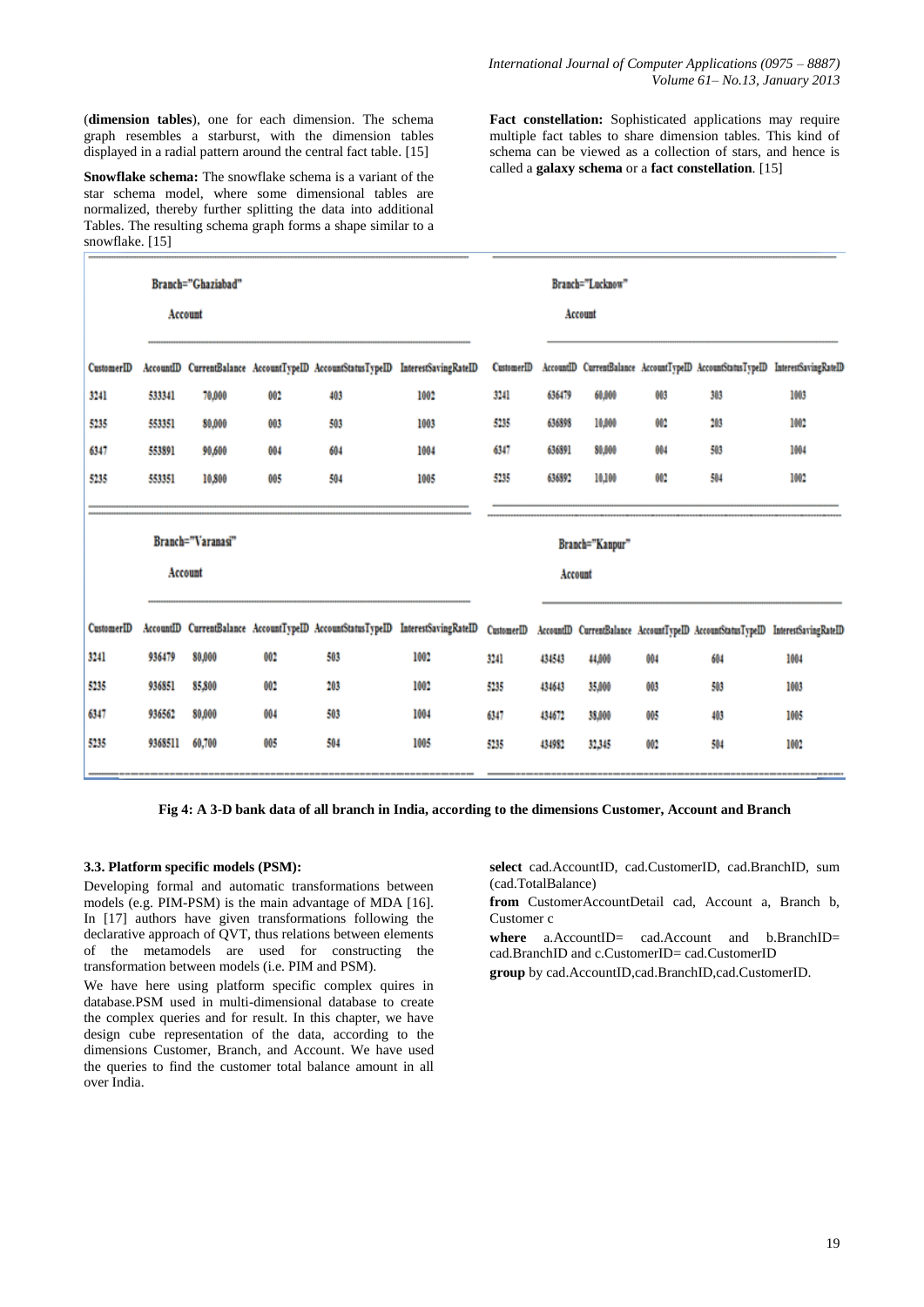

**Fig 5: A 3-D data cube representation of the data in above Table, according to the dimensions Customer, Branch and Account**

## **4. Analysis result between MDA approach using in rational database and Multidimensional database:**

In fig 6, we have use SQL Server Business Intelligence Development Studio to measures and analysis the result, after analysis and measure MDA based approach towards Traditional database and Multi-dimensional database in banking system. We have drawn this graph between running time in queries and measure database in increasing percentage of database. The difference shown in fig.5 which the table starting MDA towards approach in multidimensional is initial increase running time but when the database increases the multi-database is give faster result in comparison of the MDA based approach using in Traditional database.



**Fig 6: Analysis between Traditional database and Multi-dimensional database using MDA approach**

## **5. CONCLUSIONS**

- In the MDA used in Multi-dimensional database, we get the very retrieval of data from database in every level of abstraction because of several reasons:
	- The data corresponding to any combination of dimensional members can be retrieved with any single I/O.
	- Data is clustered compactly in a multidimensional array.
	- The index is small and can therefore usually reside in memory.
- In the MDA used in Multi-dimensional database, we need less disk storage space in database the blocks contain only data and single index locates the block corresponding to a combination of sparse dimension numbers.
- MDA used in Multi-dimensional database summering total amount value for each Customer is different from summarizing inventories, which require awareness of the relationship between different Branches.
- MDA used in Multi-dimensional database ability to track actual analysis measures and monitor the variant between them is fundamental banking requirement.
- MDA can easily handle richer analysis through sophisticated calculations in banking which can be easily done.
- MDA is a Light weight Modeling so will easily implemented in complex multi-dimensional database design.

## **6. FUTURE SCOPES**

The above work can be extended to the design of Distributed and parallel databases for handling complex databases such as multimedia database and complex quires.

## **7. ACKNOWLEDGMENTS**

I especially extend my sincere and grateful thanks to **Assistant Prof. Mrs. Pradnya kamle**, Head of the Department of Computer Science Department, and **Assistant Prof. Mr. Milind Bhatt** Maharana Pratap Engineering College GBTU University, Kanpur, Uttar Pradesh, India. I am also thankful to **Mrs. Pragati Upadhyay, Ms. Shalini Bhardwaj** and **Ms. Neha Agrawal** for extending moral support and technical discussions as and when required during this paper work.

## **8. REFERENCES**

- [1] Li.B, Liu.S, Yu.Z, The 9th International Conference on Computer Supported Cooperative Work in Design Proceedings, "Applying MDA in Traditional Databasebased Application Development"
- [2] dev.H, seth.A International Journal of Computer Applications (0975 – 8887) Volume 49– No.16, July 2012 "MDA based approach towards Design of Database for Banking System"